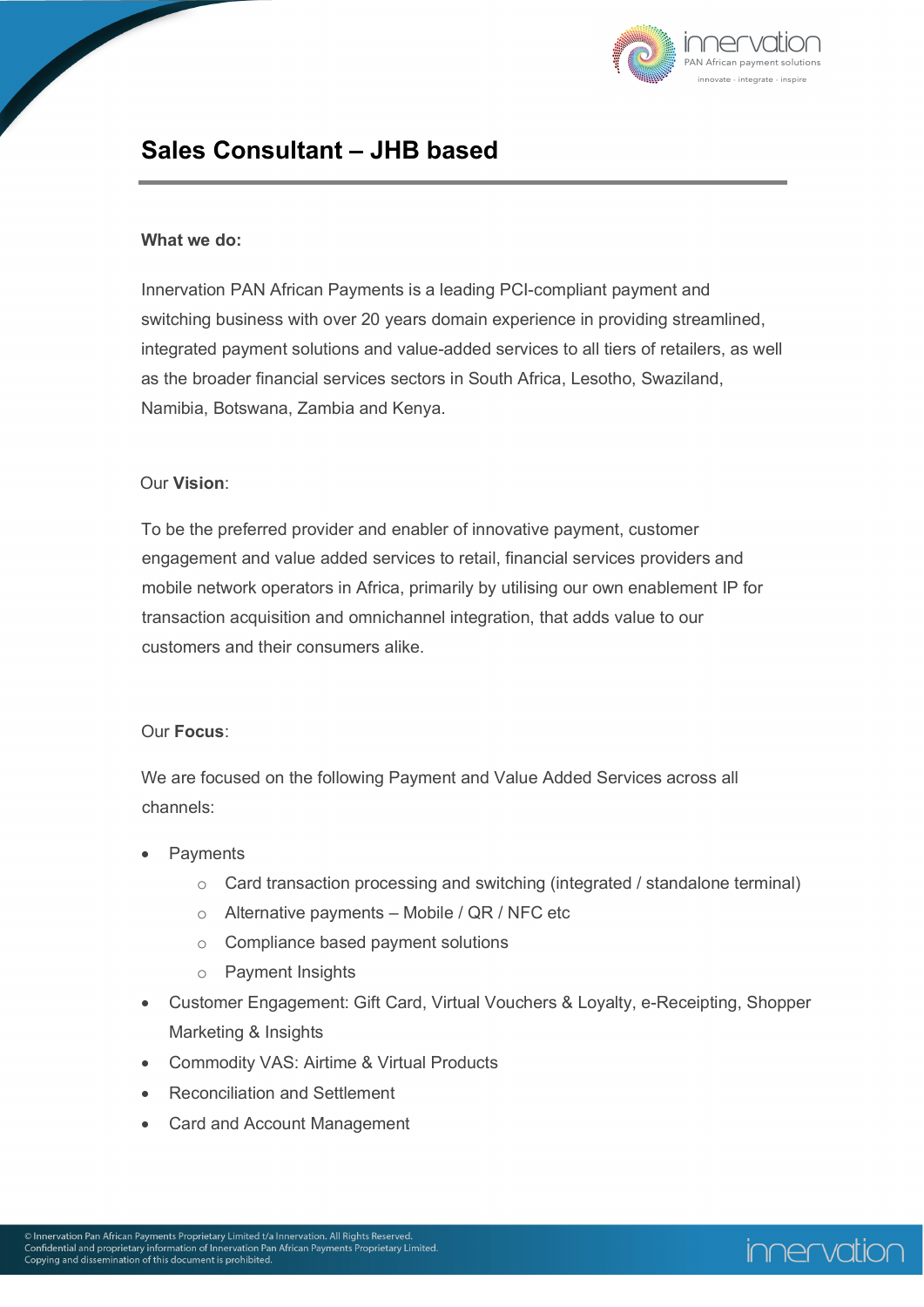

### **What we believe in:**

- **Teamwork**
- **O** Integrity
- **•** Learning
- Accountability
- **C** Innovation
- **C** Fun

### **Job Description**

Actively sell Innervation products and services, perform sales and generate revenue in line with prescribed sales targets. Actively pursue and meet prospective clients in line with a predefined set of sales activities. Up-sell existing client base and keep them informed of new products or offerings. Create and maintain good customer relationships in order to create up-sell opportunities.

As a Sales Consultant you will need to understand and stay close to the needs and perceptions of clients by ensuring that the clients are regularly engaged and kept abreast of new product/service offerings. Ensures, through regular client meetings, prospecting and engagements, that sales objective are achieved.

#### **Duties**

Duties will include, but not be limited to:

- Cold sales calls from own generated databases and/or lists found or referrals and setting up appointments
- Sales calls
- Converting merchants within the sales funnel
- Post-sale call and email follow ups
- Promotional or new product upsell/cross sell/service calls
- Research new sales leads
- Ensure all set company standards and targets achieved
- Complete daily, weekly, monthly reporting and feedback loops as required
- Provide proactive feedback regarding suggested changes or improvements to scripting, sales or service procedures that could improve the business.
- Sign-up merchants and assist them with FICA documentation required
- Cold canvasing and field sales drop-ins, in line with monthly goals and target customer audience

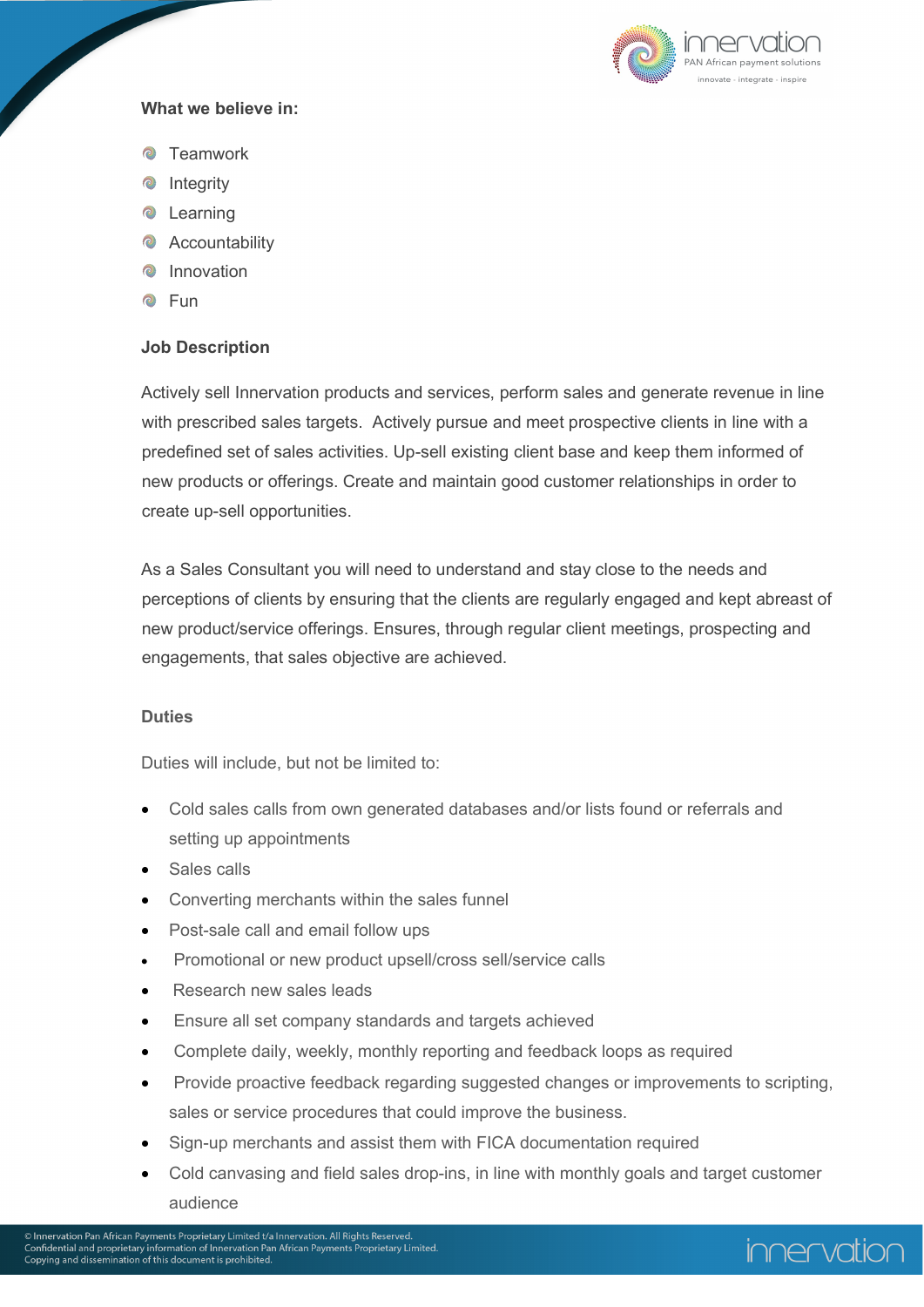

- Facilitate sign up process and documentation
- Complimentary follow up visits to larger clients
- Uphold company standards and values at all times when representing the brand
- Keep management informed by submitting activity and results reports, such as daily call reports, weekly work plans, and monthly territory analysis
- Monitor competition in the marketplace and share any relevant insights
- Take full ownership and accountability for resolving customer complaints by investigating problems, offering solutions and making recommendations to management
- Maintain professional and technical knowledge through ongoing self and shared learning
- Monitor and evaluate success and failure of conversion rates from the previous week and identify solutions to failed conversions
- Be professional and be a self-starter with very strong communication skills.
- Be proficient in both the spoken and written word, preferably English and Afrikaans.
- Understand how retail businesses work
- And above all be excellent at generating and closing sales to bring in revenue to the business

#### **Key skills and experience:**

- Proven track record delivering on sales targets and successfully dealing with customer relationships
- High sales focus and customer orientation
- Effective networking skills.
- Excellent selling skills
- Excellent communication skills both verbal and written
- Experience in using a CRM tool for managing customers
- Intermediate knowledge using Outlook, Word, Excel, PowerPoint
- Intermediate knowledge of internet usage
- FICA training/experience advantageous
- Basic understanding of business finance
- Industry knowledge specific to retail or banking (acquiring) industry
- A minimum 3 year's sales, service or related industry experience
- High integrity
- Independent, driven and disciplined
- Street smart and commercial

# innervation